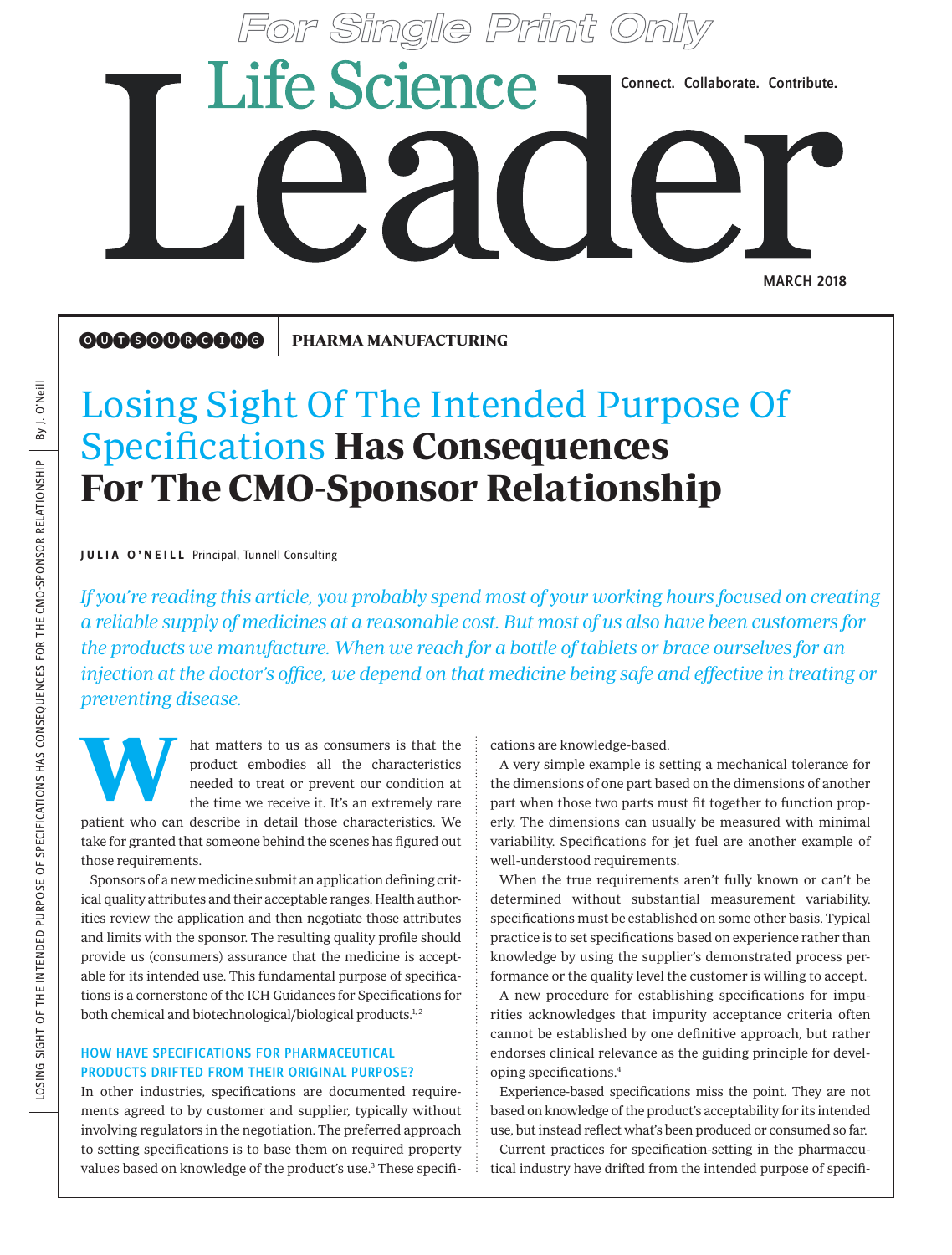cations. There is growing recognition of this disconnect, resulting in a number of industry teams, regulatory initiatives, and conference sessions on "Clinically Relevant Specifications" — a more elegant term describing knowledge-based specifications for medicines. These align with many patient-focused initiatives within the FDA.5

The scenario for setting clinically relevant specifications is illustrated in figure 1. This hypothetical product attribute would become unsafe for patients above its true clinical maximum. The same attribute would not be sufficiently effective below its true clinical minimum. The true minimum and maximum are typically not known exactly, and the opportunity to know those levels depends on deep knowledge of the product's function in patients.

Ideally, clinically relevant specifications would be set just inside the range of the true clinical limits. These limits are based on knowledge of the product's true requirements for patients.

Within the specification range, statistical process control (SPC) methods would be routinely applied to monitor process performance and support continuous improvement.<sup>6</sup> These limits are based on manufacturing experience. In the pharma-

ceutical industry, confusion between statistical control limits and specifications impedes progress toward continuous improvement and cost reduction.

#### WHAT HAPPENS WHEN SPECIFICATIONS ARE BASED ON EXPERIENCE?

Current practices for setting specifications rely on process or clinical experience rather than knowledge of the product's function in patients. Typically, the sponsor proposes specification limits based on the history of product attributes for the initial manufactured lots. These are sometimes referred to as "process capability limits."

This approach requires lengthy process experience — 30 lots at a minimum — to provide a reliable forecast of future manufacturing performance. Statistical calculations such as tolerance intervals are applied to the initial manufacturing data to establish limits that will include most future results, assuming the process remains in control. (Other statistical approaches, such as the mean ±3 standard deviations or the range from minimum to maximum, are also sometimes applied, but I do not recommend these.)

Specifications based on initial process experience have a number of serious impacts, including potential disruption to outsourcing relationships. These consequences include:

Initial manufacturers with poorer control are "rewarded" with wider specifications, providing greater flexibility for manufacturing. Manufacturers with tighter control initially are "punished" with tight, less-flexible specifications.

Quality metrics such as process capability lose all meaning. Specifications based on the initial manufacturing site limit

flexibility in the supply chain. Opportunities to reduce manufacturing cost or otherwise make continuous improvements are impeded by unnecessary

#### THE IMPACT ON CMO-SPONSOR RELATIONSHIPS

regulatory barriers to change.

Let's explore the damage experience-based specifications can inflict on the CMO-sponsor relationship. Using our example of a hypothetical product attribute, suppose specifications are set